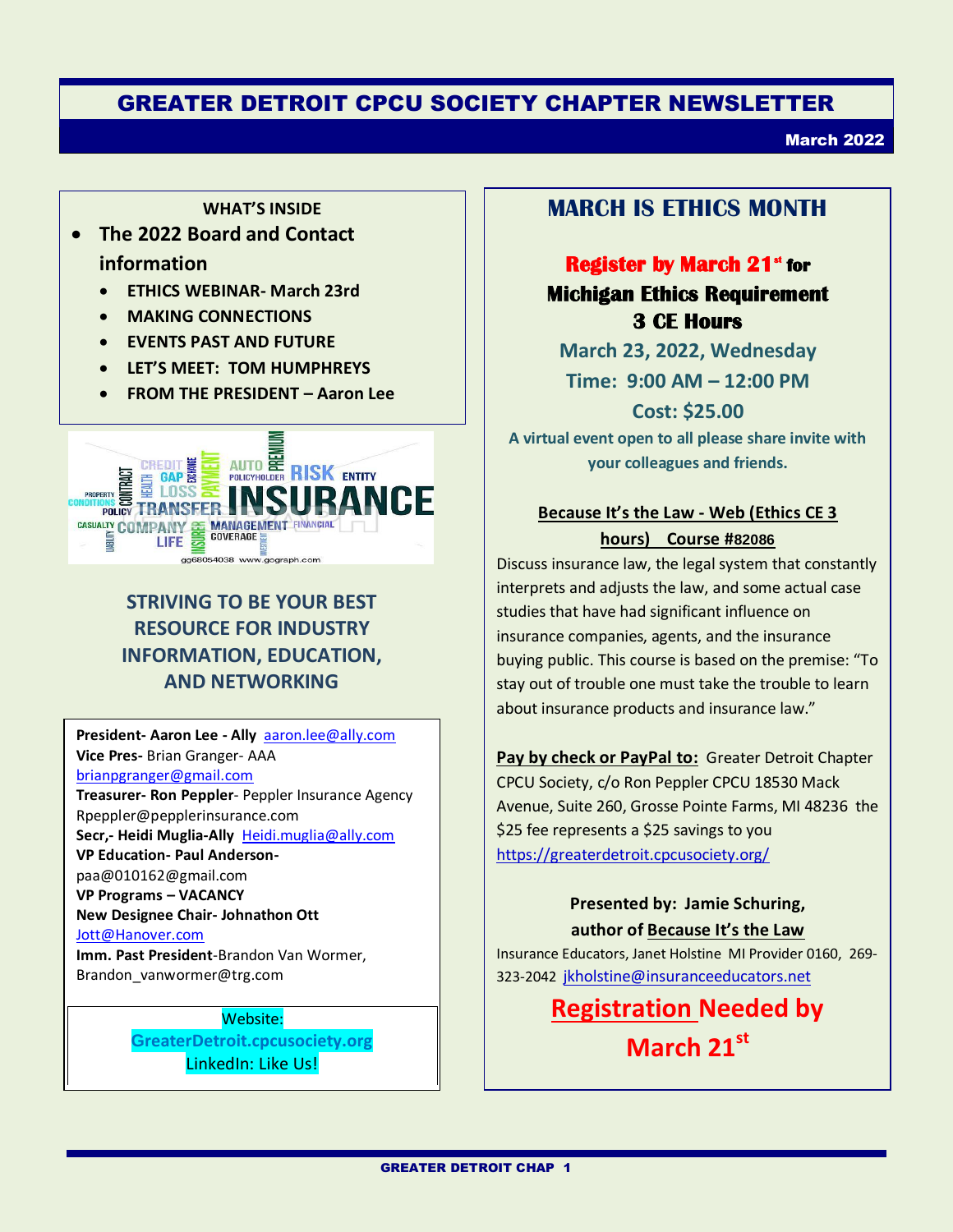# **MAKING CONNNECTIONS**



*INteract* is an All Members Forum for discussions and idea-sharing with CPCUs from all over the country. **Go to Interact.cpcusociety.org to register.** 

**CPCUSOCIETY.ORG** offers *MINDTOOLS* link under the Education Tab, giving you access to more than 2,000 leadership, management and career development resources, with new things added each week.

**IRMI** – Free Podcasts at IRMI.com and at **CPCUSOCIETY.ORG**

Have you checked out the CPCU Roadshows? Lots of great info, like: How to join a CPCU Interest Group



#### **HEY, DID YOU HEAR ABOUT ……**

WE KNOW OUR MEMBERS HAVE ACCOMPLISHMENTS TO BRAG ABOUT, SO HERE'S YOUR CHANCE AND PLACE! SEND AN EMAIL TO

#### [AARON.LEE@ALLY.COM](mailto:AARON.LEE@ALLY.COM)

ABOUT YOUR ACCOMPLISHMENTS, OR THOSE OF ANOTHER MEMBER THAT YOU WANT TO SHARE WITH US, AND WE CAN POST THEM IN OUR NEXT NEWSLETTER.

# **CHRISTMAS GIVING**

**Again this year, our Chapter worked with the Volunteers of America and donated gifts, food and gift cards to 2 families at Christmas. Thank you to all who donated!**

**It is a rewarding experience to see the smiles on the faces of those who receive, thanks to your generosity.** 

**Look for our announcement in November 2022 for our next Christmas Giving opportunity.**

**If you are involved in an insurance organization, and want to partner with our Chapter on future events, please contact:**

**Chapter President –Aaron Lee at aaron.lee@ally.com**

GREATER DETROIT CHAP 2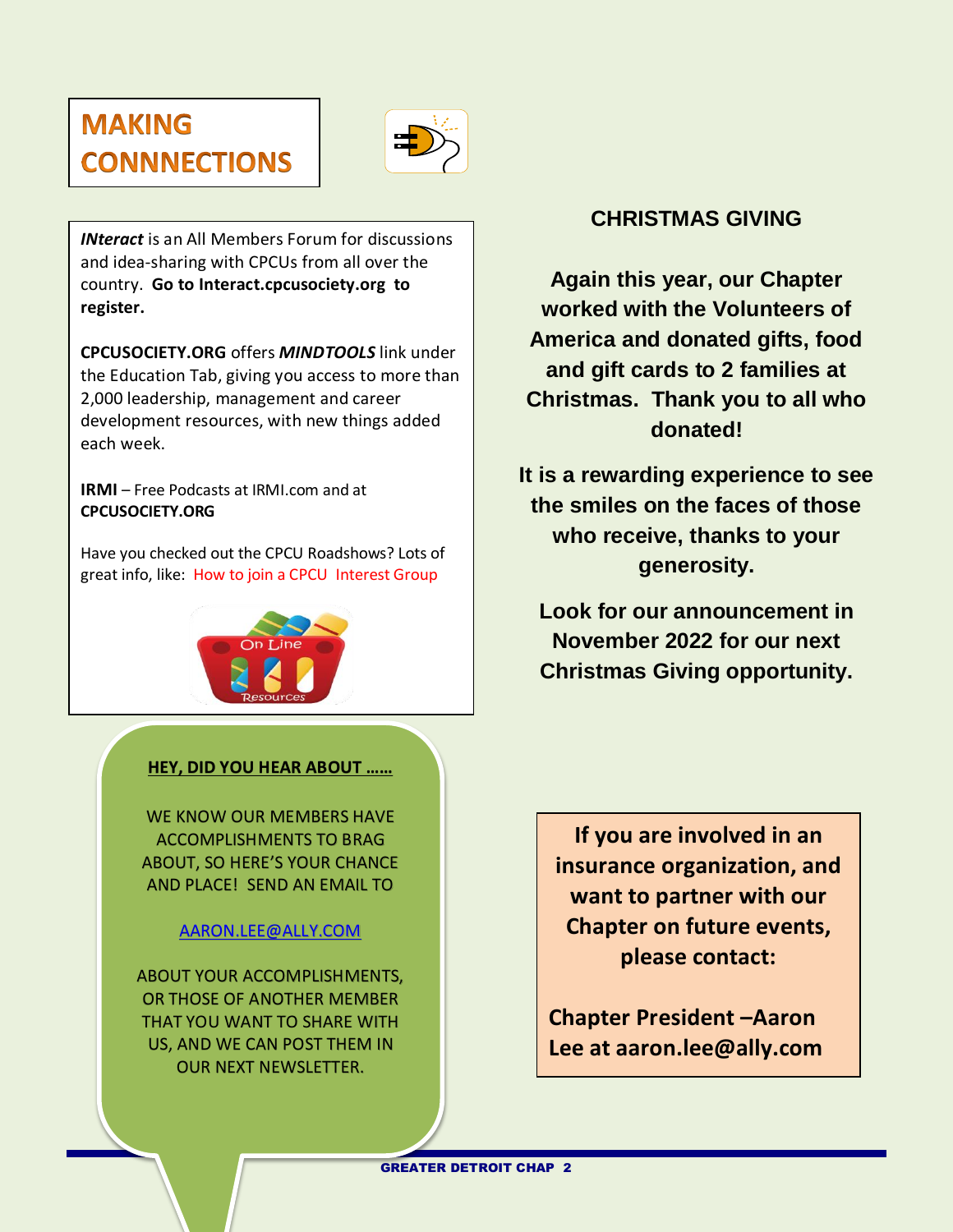### **INTERNSHIPS AVAILABLE**

Do you know a recent college graduate who would be interested in applying for a job in insurance? A position that offers detailed insights into everything it takes to succeed in the commercial insurance industry, along with mentorship and generous compensation, lodging and airfare, with a shot at a full-time position at Crum & Forster at the end of the two-month rotation? The Launch PAD program starts in early July, 2022 and is looking for a few good men and women. Forward this link:

#### <https://intake.cfins.digital/jH18oZ23j>

to connect your candidate to this opportunity. \*\*\*\*\*

If your company offers internships to college students or graduates of insurance programs, and you'd like to announce the opportunity here, email [Renee.vanderhagen@cfins.com](mailto:Renee.vanderhagen@cfins.com) with the information for our next newsletter in June

**Internships can also be posted at Insuremypath.org and JoinHandshake.com**

#### **Loman Internship Financial Aid Program**

The 2022 [Loman Internship Financial Aid](https://urldefense.com/v3/__https:/www.cpcusociety.org/Public/Education/College_Students/Loman_Financial_Aid_Program/Public/Education/Loman_Financial_Aid.aspx?hkey=d25459e0-3ee8-4272-81dd-5c70460644ab__;!!L6iZHCUCOFLB!UqTc9BaJlp55TZMgqc8EYG_5FRb255xgCEFHm18-i4xSNELa4E6Jr11BXrvVk2LrrUR8U037Dg$)  [Program \[cpcusociety.org\]](https://urldefense.com/v3/__https:/www.cpcusociety.org/Public/Education/College_Students/Loman_Financial_Aid_Program/Public/Education/Loman_Financial_Aid.aspx?hkey=d25459e0-3ee8-4272-81dd-5c70460644ab__;!!L6iZHCUCOFLB!UqTc9BaJlp55TZMgqc8EYG_5FRb255xgCEFHm18-i4xSNELa4E6Jr11BXrvVk2LrrUR8U037Dg$) is now open! Each year, the CPCU Society offers financial aid to help students offset the costs of professional clothing, travel, housing and other expenses that may prevent them from pursuing an internship in the insurance industry. Please share this program with any students you know who need assistance taking part in an internship this summer. If accepted, they will receive \$1,500 toward necessary expenses.

Students are encouraged to apply early because funds are limited. Application batches will be reviewed and candidates selected on a two-week rolling basis to ensure fair opportunity of fund disbursement.

#### *continued from page 1* **LET'S MEET:**

Tom Humphreys, CPCU, CLU, ChFC, CIC Director, The Risk Management and Insurance Center at Olivet College, MI / Associate Professor of Insurance and Risk Management

Tom started in the insurance world owning a captive agency for Farmers, then moved into the role of recruiting and teaching others how to start agencies. This foretold his later move to teaching full time at Olivet College after getting an MBA and qualification to teach at the collegiate level. He's been in his current role as Director of The Risk Management & Insurance Center and teaching insurance courses for 7 years.

He encourages his students to take advantage of the licenses and designations (like the CPCU) they can earn while in college; and now, his Program requires at least one internship for credit before graduation. This helps students determine what insurance path to take after graduation. He's proud to say that 95% of his students will transition to the insurance industry.

With financial support from scholarships, like our Chapter scholarship, students can graduate from Olivet College's insurance program debt-free! Does your company offer a scholarship or internship? Contact Tom: **269.749.7612**. Or post your internship with Gamma Iota Sigma, the business society for insurance students. Or check out: JoinHandshake.com to post your internship at several schools at once.

But graduates of his program are not enough to fill the talent gap that's growing in the industry. Tom encourages us all to **FIND OUR REPLACEMENT**: go to your local high school and even junior high level to start talking about careers in insurance. Also, be a mentor to students, which will also help increase the likelihood that talented people will find and stay in insurance careers. Will you mentor a college student? Contact Tom: [thumphreys@olivetcollege.edu.](mailto:thumphreys@olivetcollege.edu)

If you have suggestions for our Chapter to address recruitment, contact anyone on the Board today!